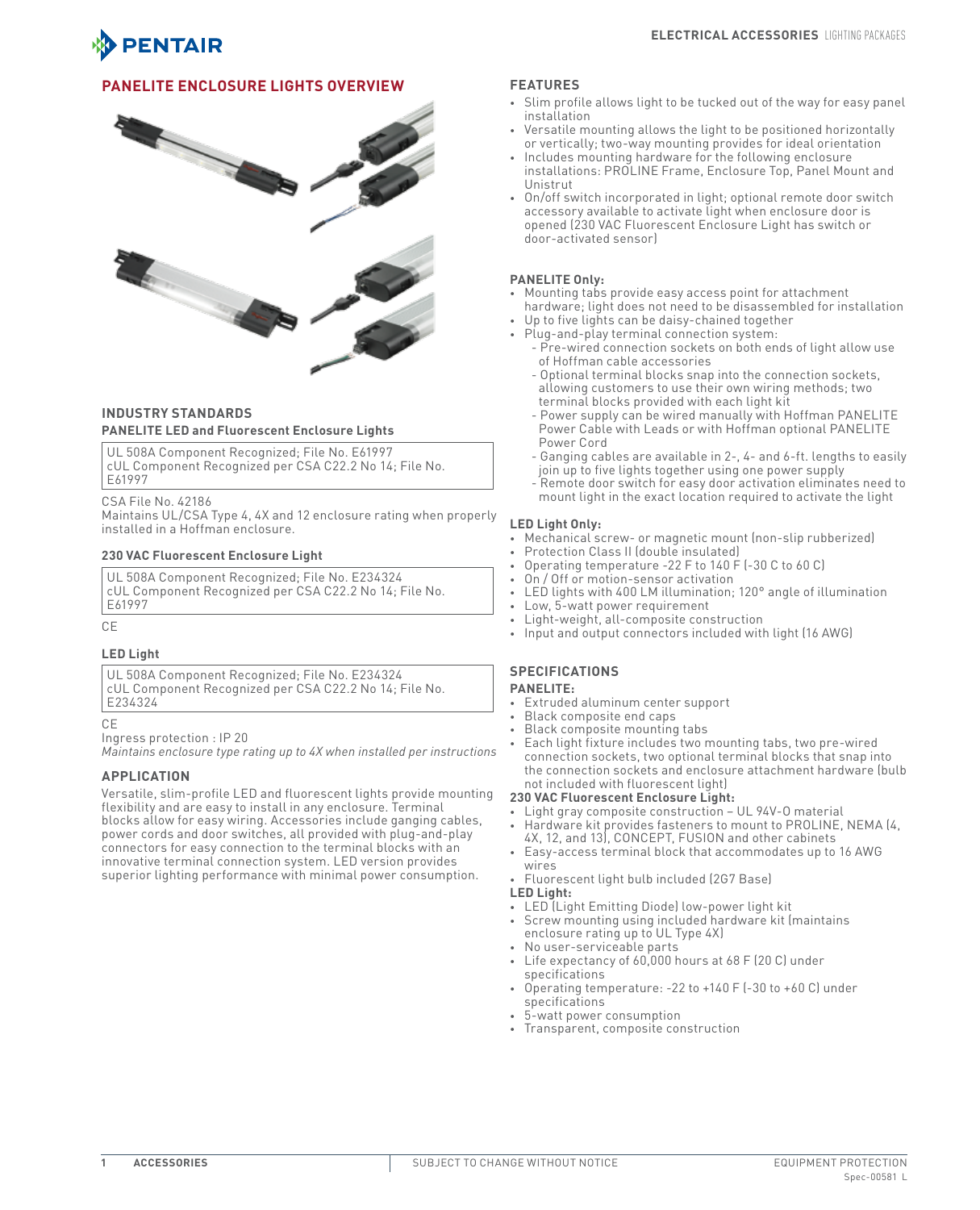

89045043

nt)

# **PANELITE LED Enclosure Light**



- • 24 VDC operation for superior lighting performance with minimal power consumption 140-degree cone angle casts a
- broad covering of neutral light between 3500 and 4500K color temperature
- Center section rotates 120 degrees to re-direct light where needed
- • Long life; 70 percent of initial luminance at 50,000 hours (at 25 C)
- • High power LED emitters produce 470 Lumens for superior lighting performance
- • Can be wired using optional PANELITE Cable Accessories or can be hard-wired with terminal blocks included in hardware kit
- • Up to five lights can be daisychained together using hardwired connection to power supply or catalog number LPC72 power cable with leads

Bulletin: A80LT

## **Replacement Hardware Kit for PANELITE LED Enclosure Light**

Relacement hardware kit is available for the replacement of lost or damaged hardware supplied with the PANELITE LED Lights. Kit includes mounting brackets and all mounting hardware.

Bulletin: A80LT

# **PANELITE Fluorescent Enclosure Light**



- • 120 VAC, 50/60 Hz operation • Can be wired using optional PANELITE Cable Accessories or can be hard-wired with terminal blocks included in hardware kit
- Available in 15-, 18- and 28-in. lengths with ability to daisy chain up to five lights together using one power supply
- • Fluorescent bulb not included

Bulletin: A80LT

| <b>Catalog Number</b> | <b>Description</b> | <b>VDC</b>                        | <b>Amps</b> | W<br>in./mm   | X<br>in./mm |  |
|-----------------------|--------------------|-----------------------------------|-------------|---------------|-------------|--|
| <b>LED24V15</b>       | LED Light, 15 in.  | 24                                | .5          | 15.00<br>381  | 8.00<br>203 |  |
| 1.47<br>37 mm         | <u>yaasa</u>       | 15.00<br>381 mm<br>8.00<br>203 mm |             |               |             |  |
| 1.25<br>32 mm         |                    |                                   |             | 1.79<br>45 mm |             |  |



Replacement hardware kit for LED24V14

**Catalog Number Description**

| <b>Catalog Number</b> | <b>Description</b>        | <b>VAC</b> | Hz    | Amps | W<br>in./mm  | $\mathsf{in}$ ./mm $\mathsf{in}$ | <b>Bulb</b><br>(purchase)<br>separately) | Replacement<br><b>Lens Cover</b> |
|-----------------------|---------------------------|------------|-------|------|--------------|----------------------------------|------------------------------------------|----------------------------------|
| LF120V15              | Fluorescent Light, 15 in. | 120        | 50/60 | .10  | 14.50<br>368 | 9.63<br>245                      | F6T5                                     | <b>LFL15</b>                     |
| LF120V18              | Fluorescent Light, 18 in. | 120        | 50/60 | ں ا  | 17.50<br>445 | 12.63<br>321                     | F8T5                                     | LFL18                            |
| LF120V28              | Fluorescent Light, 28 in. | 120        | 50/60 | .26  | 27.75<br>705 | 22.88<br>581                     | F14T5                                    | LFL28                            |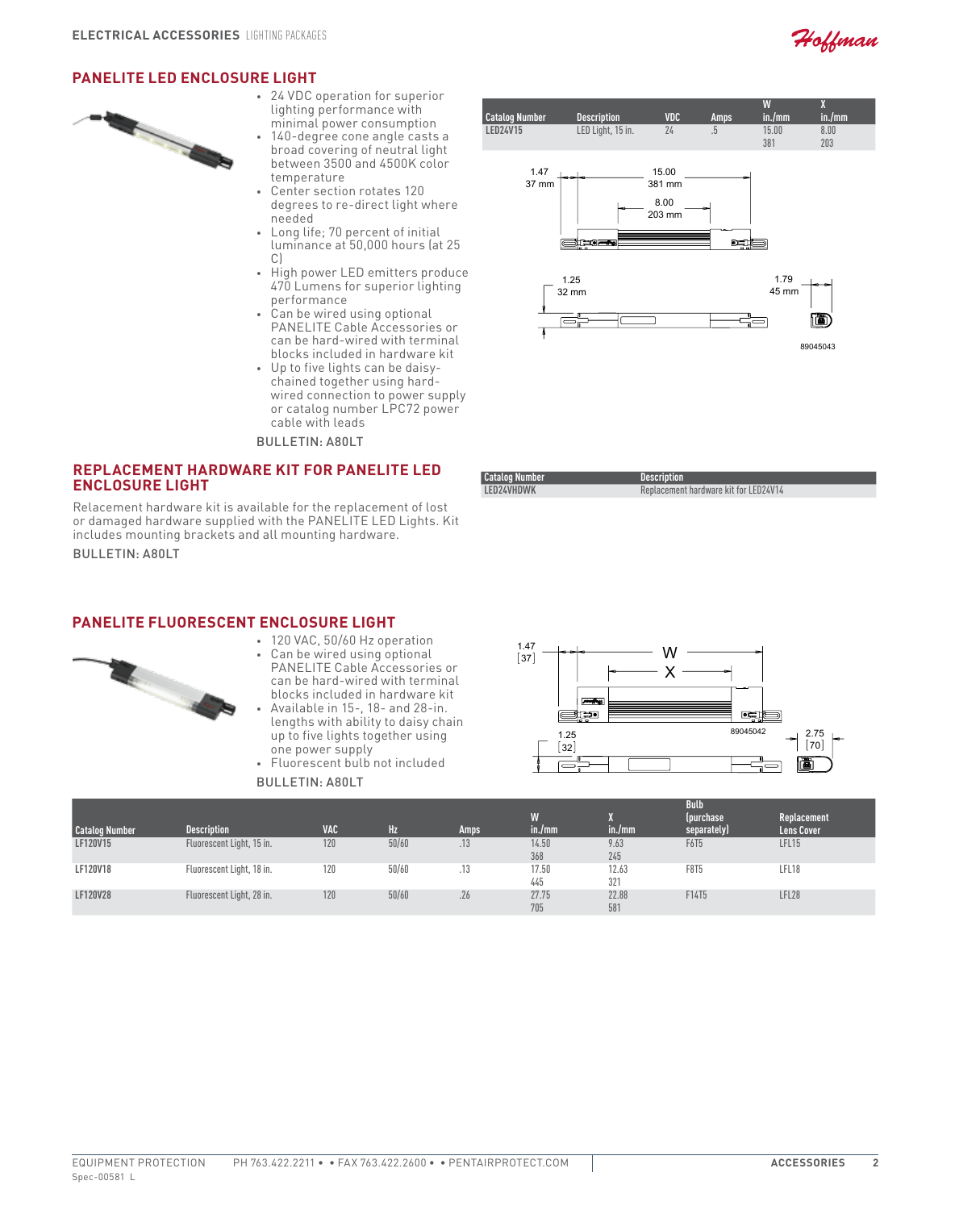

# **PANELITE Power Cords**



Connects light to standard North American wall socket

- LF120VCORD is for 120 VAC Fluorescent lights (up to five lights can be daisy chained together using one power cord)
- LED24VCORD is for 24 VDC LED lights and includes a transformer to convert 100-240 VAC power supply (capable of powering only one LED light)
- Plugs directly into a connection socket on switch end of the light

Includes one cable *Power cord not required. Terminal blocks are provided with each light for wired connection to electric supply.*

Bulletin: A80LT

## **PANELITE Power Cable with Leads**



- • 72-in. power cord provides convenient connection to an electrical supply
- Eliminates need to run and tag individual wires into the light Compatible with PANELITE LED
- and Fluorescent lights Plugs directly into connection

socket on switch end of the light • Includes one 16 AWG cable, black *Power Cable not required. Terminal blocks are provided with each light for* 

*wired connection to electric supply.* Bulletin: A80LT

## **PANELITE Ganging Cables**



- • Ganging Cables provide convenient method for joining up to five lights together while utilizing one power supply
- Available in 24-, 48- and 72-in. lengths
- • Plugs directly into connection socket on either end of the light
- Compatible with PANELITE LED and Fluorescent lights

• Includes one 16 AWG cable, black *Ganging Cables not required. Terminal blocks are provided with each light for hard-wired connections.*

Bulletin: A80LT

# **PANELITE Door Switch Cable**



- • Easily connects PANELITE LED or Fluorescent Light to a Remote Door Switch
- T-connector allows the Door Switch Cable to be connected with a ganging cable or power supply to the switch end of the light
- • Available in 18- and 72-in. lengths • Includes one 18 AWG cable, black *Door Switch Cables not required. Terminal blocks are provided with*

*each light for hard-wired connection to remote door switch.*

Bulletin: A80LT

| <b>Catalog Number</b> | Lenath |
|-----------------------|--------|
| LDSWITCH18            | 18 in. |
| LDSWITCH72            | 72 in. |

| <b>Catalog Number</b> | <b>Description</b>                  | Length |
|-----------------------|-------------------------------------|--------|
| LF120VCORD            | <b>Fluorescent Light Power Cord</b> | 72 in. |
| LED24VCORD            | <b>LED Light Power Cord</b>         | 60 in. |

**Catalog Number Length LPC72** 72 in.

| <b>Catalog Number</b> | Length |  |
|-----------------------|--------|--|
| LGCABLE24             | 24 in. |  |
| LGCABLE48             | 48 in. |  |
| LGCABLE72             | 72 in. |  |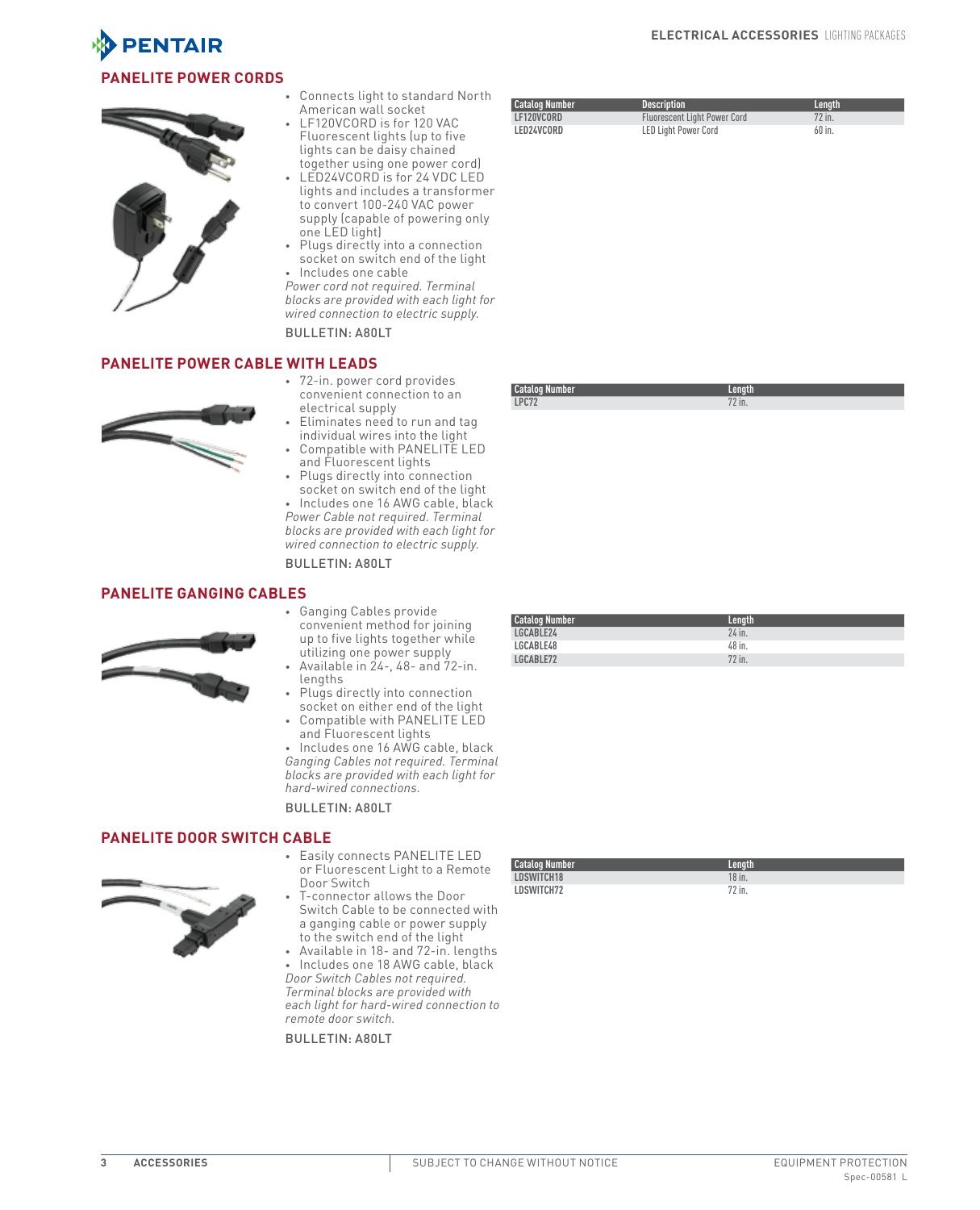Hoffman

# **PANELITE Wiring Options**

See the table on the drawing for cable clearance dimensions.



Option 3: The last light is controlled by a remote door switch. The first two lights are manually operated.

89046495

#### **230 VAC Fluorescent Enclosure Light**



- • 230 VAC, 50/60 Hz operation with electronic ballast
- Compact light-gray plastic housing, UL 94V-0
- Easy access to wiring terminals, integral strain relief, 16 AWG max.
- Versatile mounting to many enclosure types
- Complete assembly, long-life fluorescent bulb included, Luminosity 900 LM
- • Switch and Door motion sensor offering

Bulletin: A80LT

| <b>Catalog Number</b> | $AxBxC$ in./mm                                               | <b>Description</b>                  |
|-----------------------|--------------------------------------------------------------|-------------------------------------|
| LF230VM               | $1.57 \times 13.58 \times 3.58$<br>$40 \times 345 \times 91$ | Light Kit, 230VAC, Manual switch    |
| LF230VD               | $1.57 \times 13.58 \times 3.58$<br>40 x 345 x 91             | Light Kit, 230VAC, IR Motion Sensor |



89077693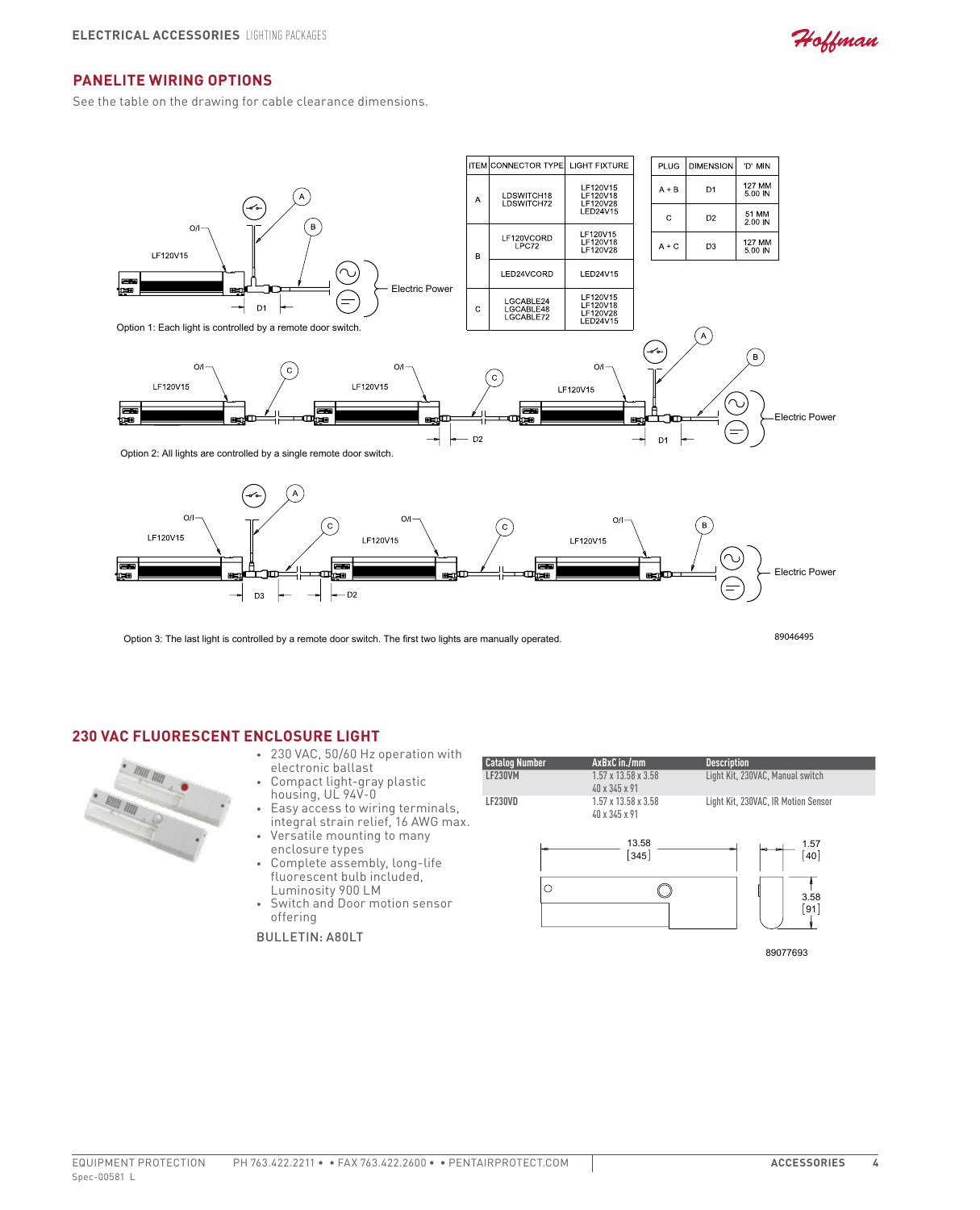

#### Bulletin: A80LT



LED light kits provide interior enclosure lighting. These light kits are ideal for remote and darkened enclosure applications. The light can be mechanically fastened with included hardware to maintain enclosure UL listing (up to Type 4X), or can be magnetically attached to flat steel surfaces. The lights have auto-sensing circuitry (AC voltage 90 VAC to 260 VAC and DC voltage 20 VDC to 60 VDC). LED lights are light-weight and in a small form factor while providing 400 LM of 6000-7000K light. Power consumption for all models is 5 watts.



|                       |                                                  |             |             | <b>Mounting</b> |                     |                         |                |  |
|-----------------------|--------------------------------------------------|-------------|-------------|-----------------|---------------------|-------------------------|----------------|--|
| <b>Catalog Number</b> | AxBxC in./mm                                     | Weight (oz) | Weight (gm) | <b>Style</b>    | <b>Power Source</b> | <b>Activation</b>       | Voltage        |  |
| LEDA1M35              | $1.34 \times 1.26 \times 13.82$<br>34 x 32 x 351 | 4.8         | 135         | Magnetic        | AC                  | On/off switch           | 90 VAC-260 VAC |  |
| LEDA2M35              | 1.54 x 1.26 x 13.82<br>39 x 32 x 351             | 5.0         | 140         | Magnetic        | AC                  | <b>IR Motion Sensor</b> | 90 VAC-260 VAC |  |
| LEDA1S35              | $1.42 \times 2.05 \times 13.82$<br>36 x 52 x 351 | 4.8         | 135         | Screw           | AC                  | On/off switch           | 90 VAC-260 VAC |  |
| LEDA2S35              | 1.63 x 2.05 x 13.82<br>41 x 52 x 351             | 5.0         | 140         | Screw           | AC                  | <b>IR Motion Sensor</b> | 90 VAC-260 VAC |  |
| LEDD1M35              | $1.34 \times 1.26 \times 13.82$<br>34 x 32 x 351 | 4.8         | 135         | Magnetic        | DC                  | On/off switch           | 20 VDC-60 VDC  |  |
| LEDD2M35              | 1.54 x 1.26 x 13.82<br>39 x 32 x 351             | 5.0         | 140         | Magnetic        | DC                  | <b>IR Motion Sensor</b> | 20 VDC-60 VDC  |  |
| LEDD1S35              | $1.42 \times 2.05 \times 13.82$<br>36 x 52 x 351 | 4.8         | 135         | Screw           | DC                  | On/off switch           | 20 VDC-60 VDC  |  |
| LEDD2S35              | 1.63 x 2.05 x 13.82<br>41 x 52 x 351             | 5.0         | 140         | Screw           | DC                  | <b>IR Motion Sensor</b> | 20 VDC-60 VDC  |  |

# **LED Light Input Connector/Cable Assembly**



The input connector/cable assembly is used to provide supply power to the LED light. Pre-assembled connector/cable assembly

#### with 78.7-in. (2000 mm) long cable whip. Cables are constructed of 16 AWG copper wire.

# Bulletin: A80LT

| <b>Catalog Number</b> | $A$ in./mm    | <b>Power Source</b> | Use with             |
|-----------------------|---------------|---------------------|----------------------|
| LEDA20C               | 78.74<br>2000 | AC                  | <b>AC LED Lights</b> |
| LEDD20C               | 78.74<br>2000 | DC                  | DC LED Lights        |



**LED Light Extension Connector/Cable Assembly** The extension connector/cable assembly is used to connect adjacent LED lights (daisy chain). Up to 10 LED lights can be ganged or connected in series. Pre-assembled connector/cable assembly with 39.4-in. (1000 mm) long cable between input and output connectors. Cables are constructed of 16 AWG copper wire.

#### Bulletin: A80LT

| <b>Catalog Number</b> | $A$ in./mm    | <b>Power Source</b> | Use with             |
|-----------------------|---------------|---------------------|----------------------|
| LEDA10E               | 39.37<br>1000 | AC                  | <b>AC LED Lights</b> |
| LEDD10E               | 39.37<br>1000 | DC                  | DC LED Lights        |